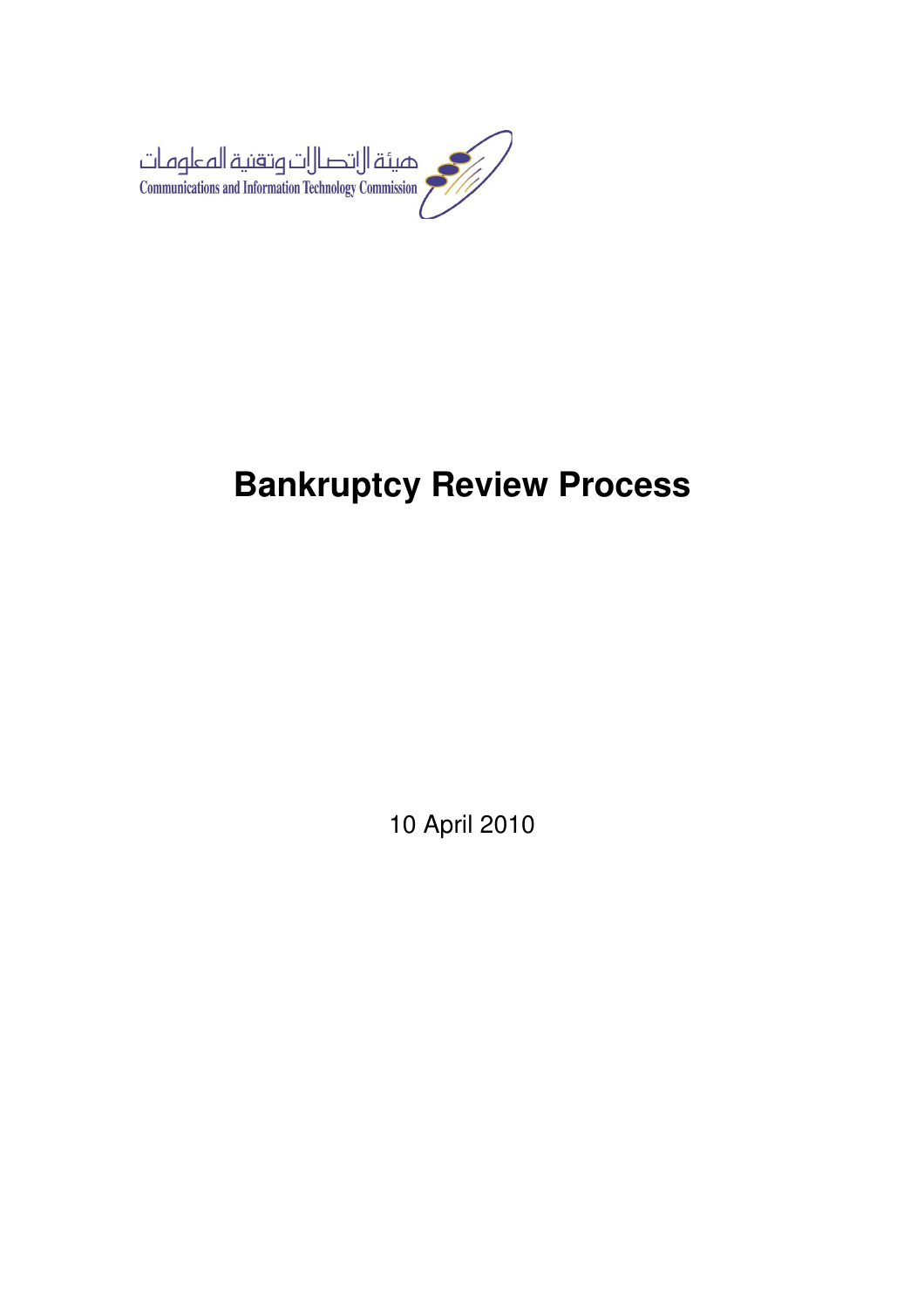## **Table of Contents**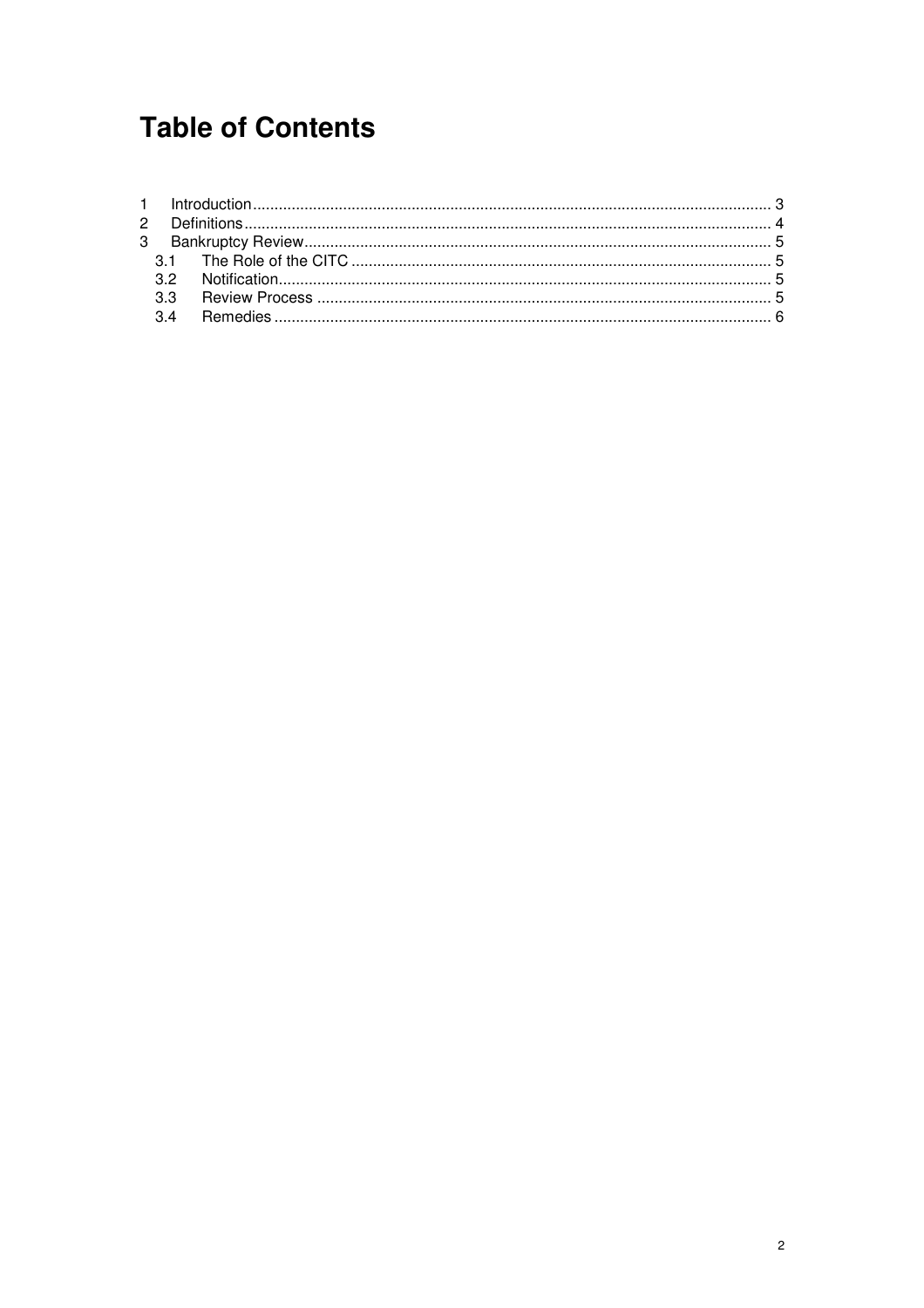## **1 Introduction**

- 1.1 These Guidelines supplement the relevant articles of Communications and Information Technology Commission (CITC) statutes relating to the continuity of service in case of bankruptcy.
- 1.2 These Guidelines may in due course be amended, updated, supplemented, replaced or revoked.
- 1.3 These Guidelines do not replace or override the Act, the Bylaws or other regulations issued or overseen by the CITC or any other relevant legal statutes.
- 1.4 Whilst the CITC will have regard to these Guidelines in dealing with service continuity issues arising from bankruptcy in the ICT sector, the CITC may apply them flexibly and may depart from the approach described in the Guidelines where there is an appropriate and reasonable justification for doing so.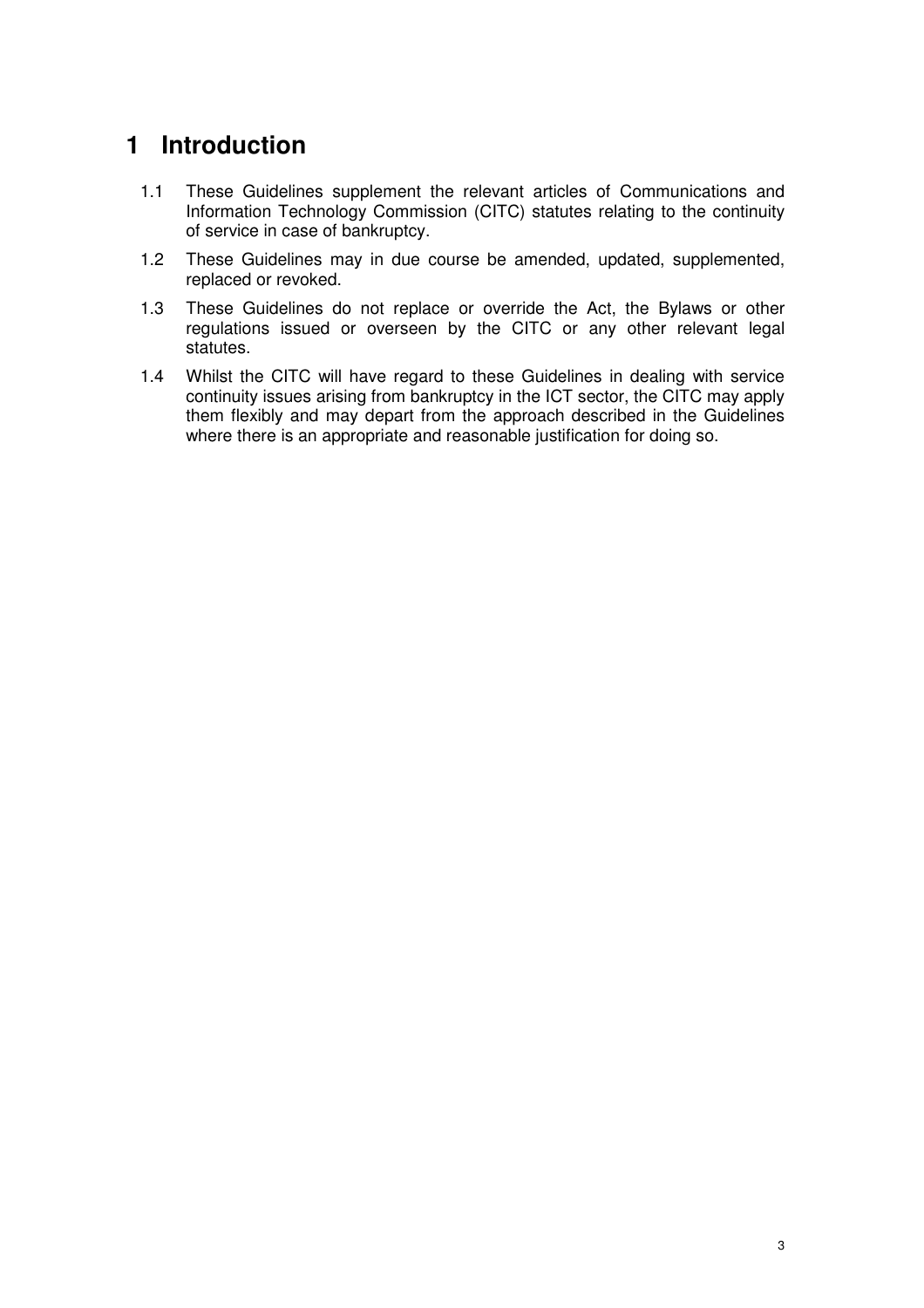### **2 Definitions**

2.1 The words and expressions defined in CITC Statutes shall have the same meaning when used in this document. The following words and expressions shall have the meaning assigned to them below, unless the context requires otherwise:

 "**Bankruptcy**" means insolvency, liquidation, or any accommodation with creditors as provided for under applicable law.

 "**Remedy**" means any requirement imposed by the CITC to address a concern relating to ensuring continuity of service in the event of bankruptcy.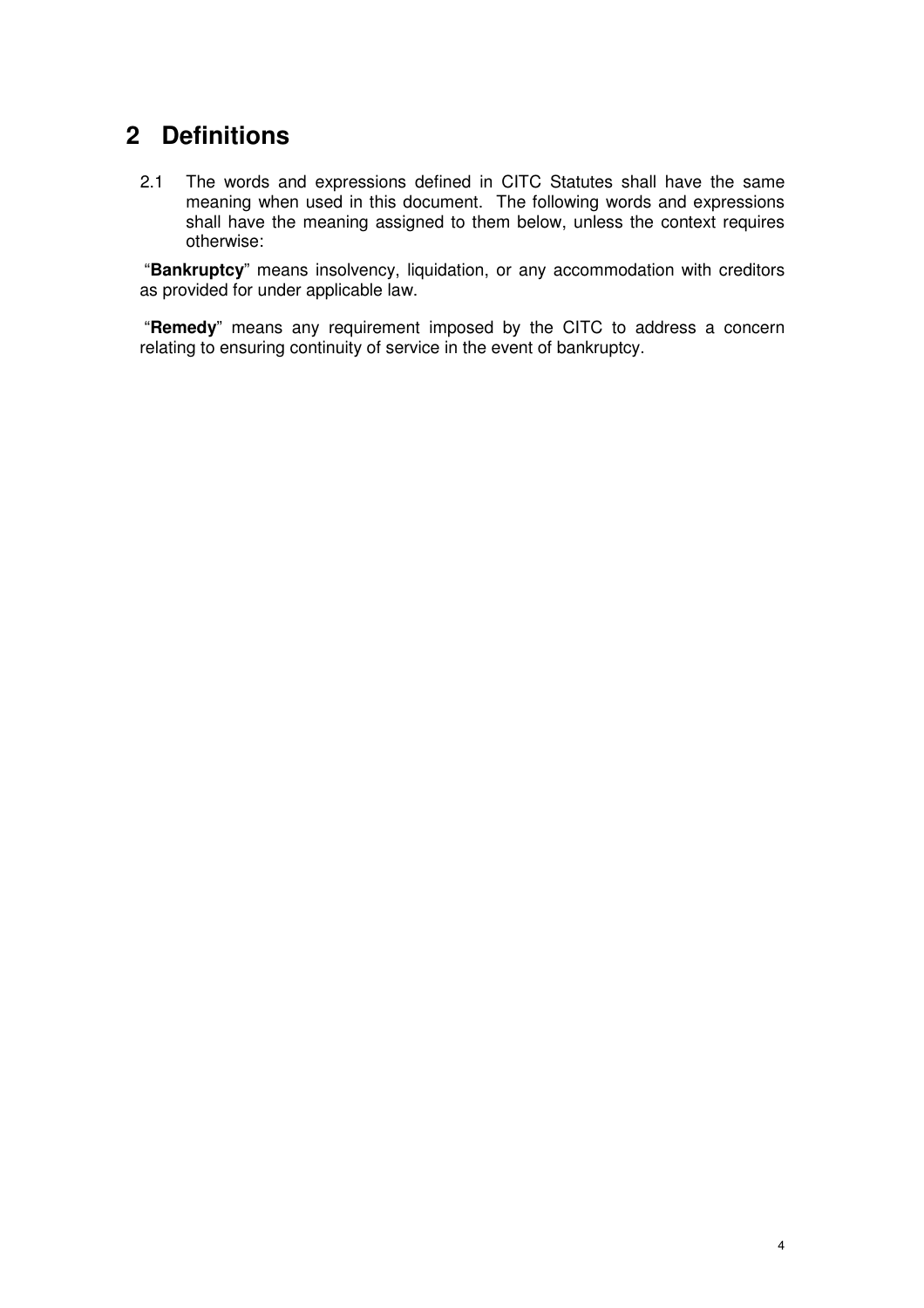## **3 Bankruptcy Review**

#### **3.1 The Role of the CITC**

- 3.1.1 In the event of the Bankruptcy of a Service Provider, there is a risk that users of its services will suffer a loss of service on a short or longer term basis. The CITC is obliged under relevant Articles of the Bylaws to ensure continuity of service to users on revocation or non-renewal of certain types of individual licence and on revocation of a registration under a class licence.
- 3.1.2 Under Article 60 of the Bylaws, unless the CITC is satisfied that demand for the same or substantially the same telecommunications services can otherwise be reasonably accommodated, the CITC is further obliged, in the event of nonrenewal, suspension or termination of a licence (including by reason of Bankruptcy), to make arrangements to ensure continuity of that service to users.
- 3.1.3 Declarations of Bankruptcies are decided by agencies other than the CITC. However, the CITC has an obligation to ensure continuity of service in the case of the Bankruptcy of a Service provider once such a declaration is made or in anticipation of such a declaration.

#### **3.2 Notification**

- 3.2.1 Any Service Provider is obliged to give written notice to the CITC if it:
	- (i) has reason to believe that it will become unable to continue to provide services as result of an actual or anticipated declaration of Bankruptcy; or
	- (ii) takes any step, or receives any notice from a third party threatening or instigating any procedure that will or may result in Bankruptcy in the Kingdom.

#### **3.3 Review Process**

- 3.3.1 Upon receiving notice from a Service Provider under Paragraph 3.2, or otherwise becoming aware of an actual or potential Bankruptcy of a Service Provider the CITC will assess whether the Service Provider may be unable to continue to provide a ICT service.
- 3.3.2 The CITC may invite the Service Provider concerned to a meeting at the offices of the CITC for an informal discussion of the issues involved. The purpose of the meeting is for the CITC to satisfy itself that it has the information it requires to consider the issues and then assess whether regulatory intervention is required.
- 3.3.3 The Service Provider concerned must provide detailed information on:
	- (i) the reasons for which it may discontinue the provision of any ICT service;
	- (ii) the ICT services it currently provides, the number of customers it has, its revenues and average revenues per customer, its market share, the names of principal competitors, details of its network and of frequencies and numbers used, details of how customer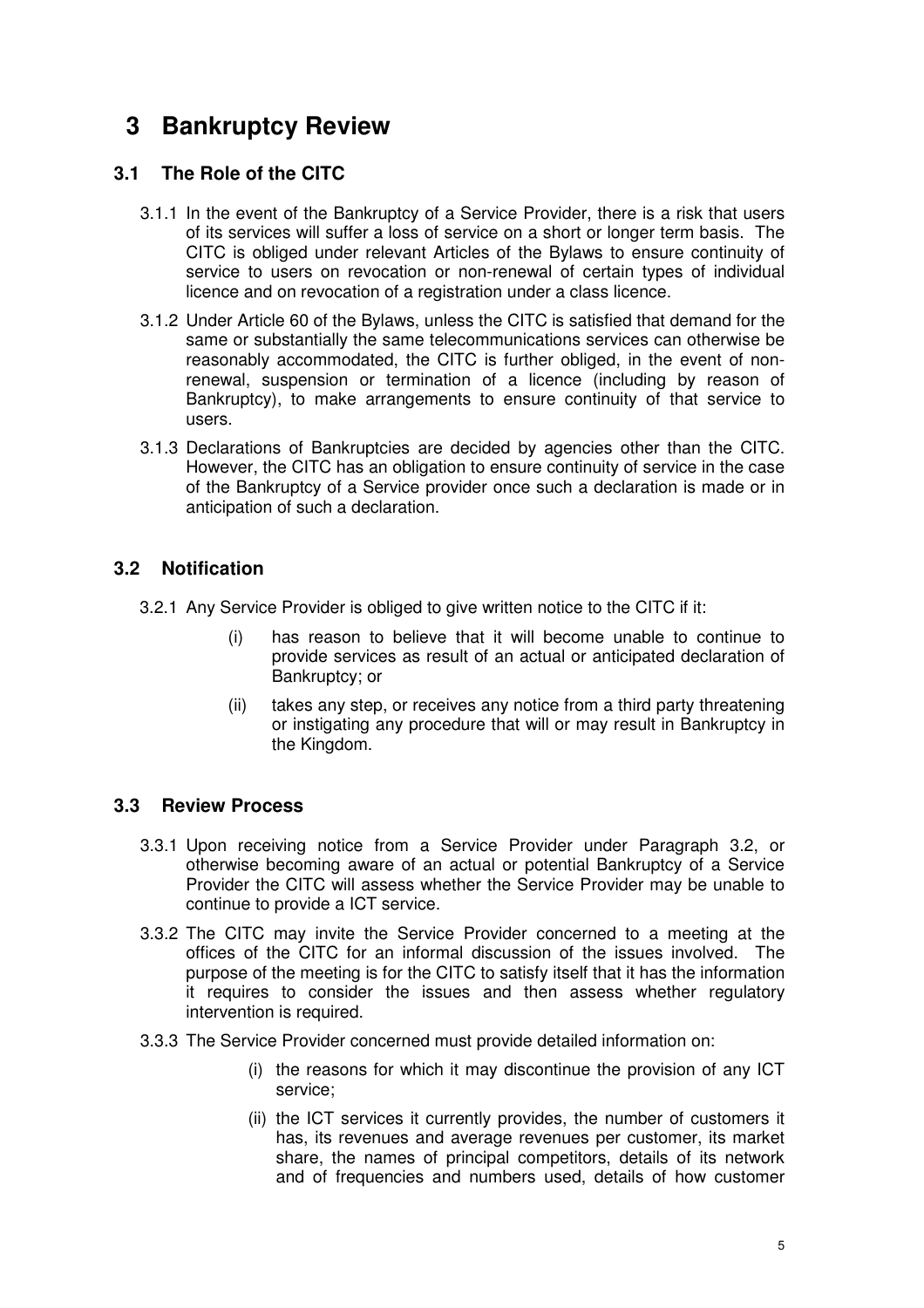records are maintained and any arrangements whereby customers pre-pay for services or submit deposits; and

- (iii) an action plan to ensure continuity of service, including arrangements with a third party.
- 3.3.4 The information must be accompanied by a declaration that the information provided is true, accurate and not misleading.
- 3.3.5 In determining whether intervention is the required, the CITC will generally consider the following factors:
	- (i) the relevant market;
	- (ii) the market share of the Service Provider concerned;
	- (iii) the impact of a cessation of services on customers and users:
	- (iv) whether, in its opinion, the needs of customers and users will be accommodated by other Service Providers;
	- (v) the timescale required for an orderly transfer of customers and users to a new Service Provider;
	- (vi) the use made of scarce resources, including radio-frequency and numbers, and how these might be transferred to a new Service Provider if necessary;
	- (vii) the need to protect customer pre-payments and deposits;
	- (viii) whether any replacement Service Provider will require access to customer or traffic data, including databases and location registers if applicable, or other assets of the Service Provider in question; and
	- (ix) other relevant factors determined by the CITC.
- 3.3.6 The CITC will generally assume, in the absence of evidence to the contrary, that demand for the relevant ICT services is likely to be accommodated by another Service Provider where the relevant market for such services is competitive.
- 3.3.7 In case the market for the relevant ICT services is not competitive, the CITC will generally assume, in the absence of evidence to the contrary, that demand for the relevant services is unlikely to be accommodated by another Service Provider.
- 3.3.8 In considering matters under Paragraphs 3.3.6 and 3.3.7, the CITC shall consult with other parties concerned on whether or not demand is likely to be so accommodated and on possible remedies.

#### **3.4 Remedies**

3.4.1 If the CITC determines that the demand for any ICT service provided by the Service Provider is unlikely to be accommodated by another Service Provider and its intervention is required, it will consider remedies by which service continuity may be ensured. These remedies may include: